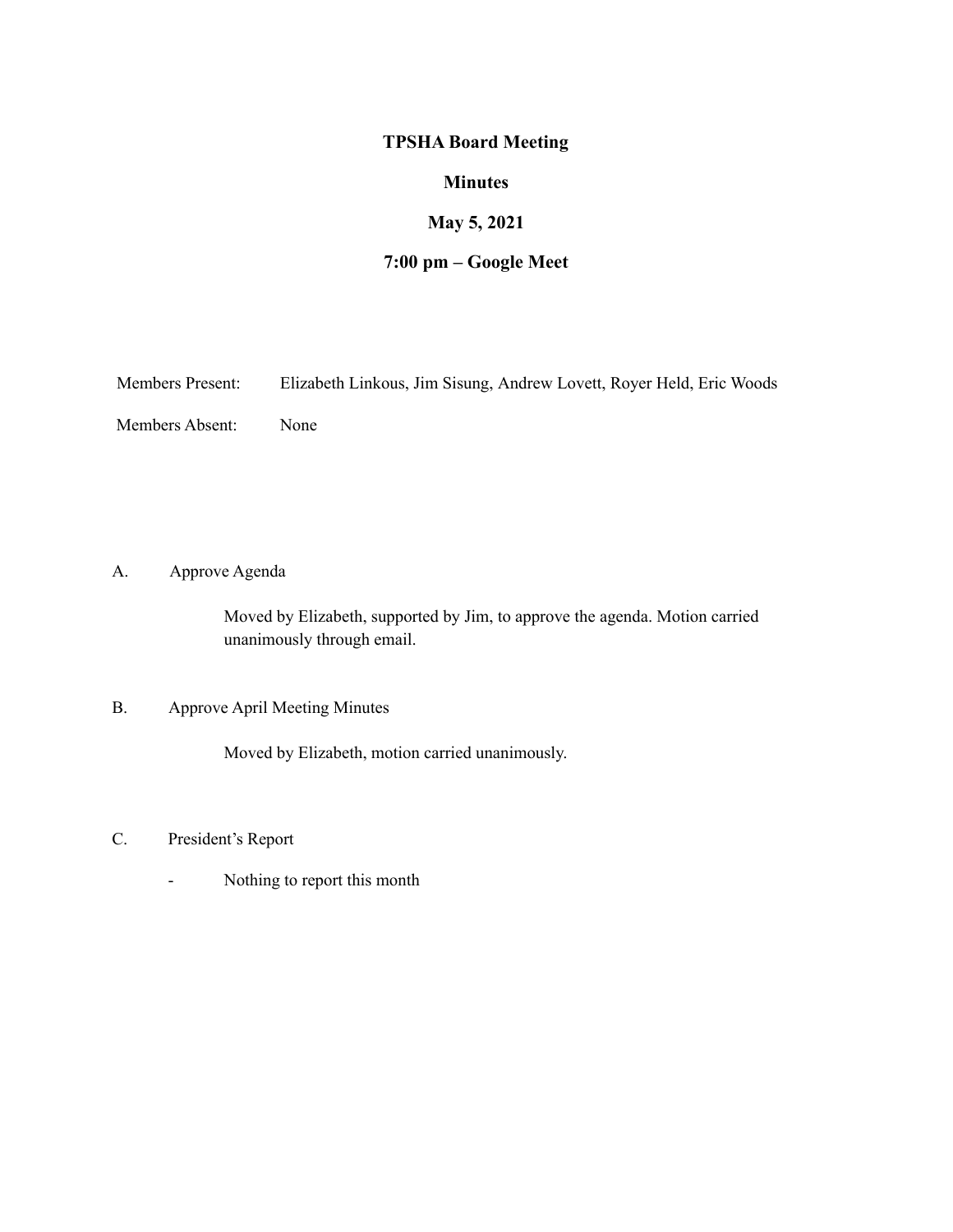- D. Treasurer's Update:
	- 1. Budget report
		- Accounts are checked and balanced
		- Checks to approve:
			- 1217/18 Lake Pro pond maintenance
			- 1219 guardian trees, fungicide
			- 1220 insurance policy
		- All bills are paid to date
		- Budget is tracking as expected
			- Insurance was cheaper by \$150
			- Grounds fees paid:
				- Fence
				- Pond
				- Tree cleanup
	- 2. Checks to approve:
		- Eric motioned to approve all checks, motion carried unanimously.
	- 3. All outstanding HOA dues… 10 dues remaining
- E. Grounds Maintenance
	- 1. Ponds
		- Permit approval in process.
	- 2. Trees
		- North entrance has been cleaned up.
	- 3. Work Group
		- South shore of east pond cleanup being scheduled for May
	- 4. Landscaping/Snow removal
		- Boulder relocation and mulch applications are still outstanding
		- Future work to be done: replace asphalt with patio stones near mailboxes.